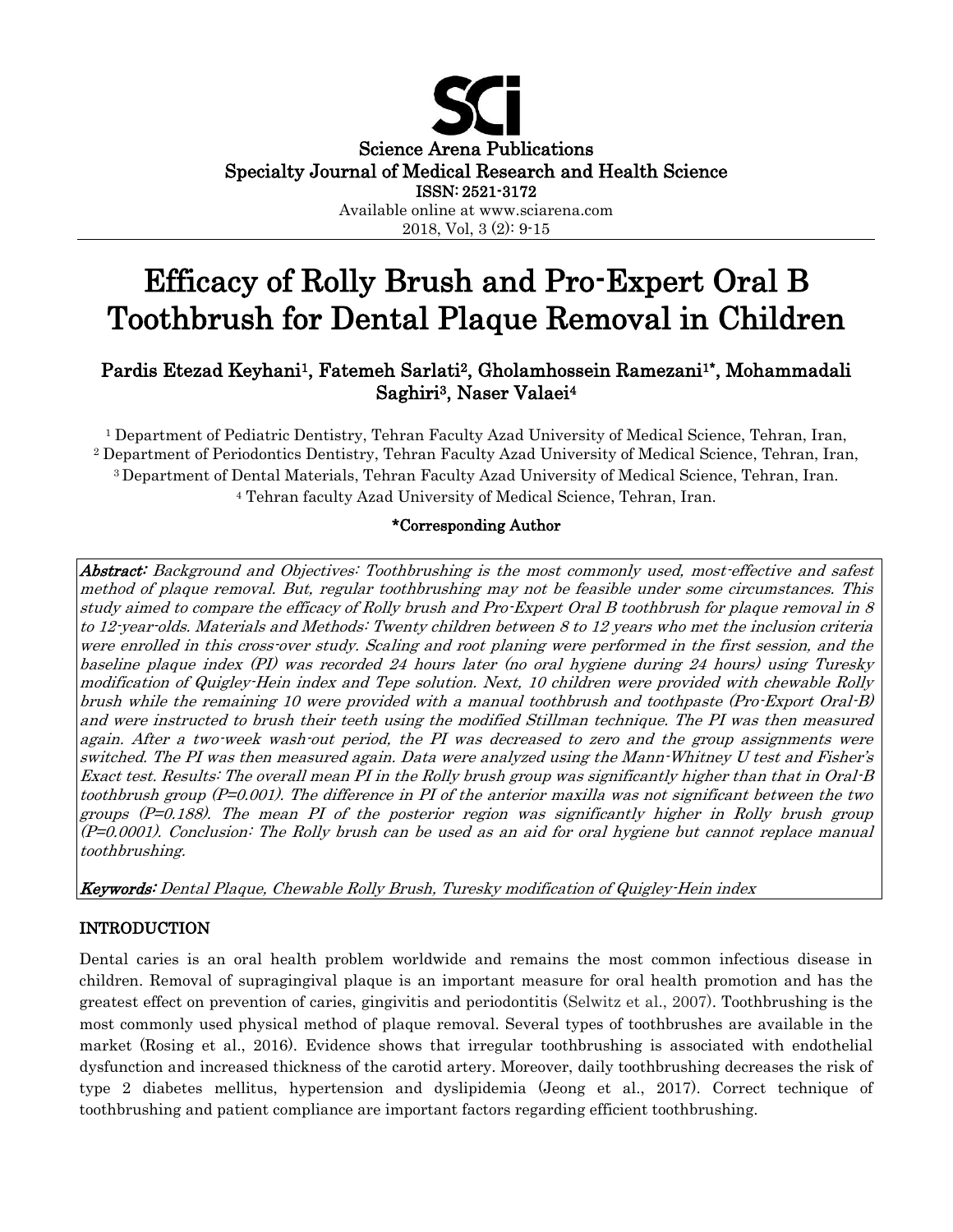Effective manual toothbrushing requires some hand skills, which vary among different individuals and decrease by aging (Rosing et al., 2016). Under some circumstances such as no access to water or toothpaste or hospitalization, oral hygiene may be compromised. The children and the elderly do not often have adequate motivation and skills required for efficient toothbrushing (Kuwabara et al., 2016). Thus, chewable toothbrushes were introduced to the market for easier oral hygiene practice. Evidence shows that chewable toothbrushes are effective for dental plaque removal in the elderly, school children and the disabled individuals. However, the efficacy of chewable toothbrushes in children with high risk of active caries is in need of further investigation (GovinDaraju et al., 2017). A new generation of chewable toothbrushes were recently introduced to the market, which are made of soft polyamide. They can be used in situations where toothpaste and water are not available. They are small toothbrushes that should not be swallowed and contain different essences such as mint. They contain at least one type of flexible material and high number of bristles (Kuwabara et al., 2016). Chewable toothbrushes increase the saliva flow and consequently lead to enamel remineralization. Due to small size, they can access and clean the interproximal surfaces as well as other hard to reach areas. They massage the gingiva and promote gingival health as well. However, they are contraindicated for use in children  $\leq 7$  years (Kuwabara et al., 2016).

Search of the literature by the authors revealed no previous study on the efficacy of chewable toothbrushes conducted in Iran. Thus, this clinical study aimed to assess the efficacy of plaque removal by Rolly brush, a new generation of chewable toothbrushes, in comparison with Pro-Expert Oral-B toothbrush in 8 to 12-yearolds.

#### Materials and Methods

This cross-over single-blind study was performed on 20 children between 8 to 12 years presenting to the Pediatric Dentistry Department of our university. Sample size was calculated to be 20 in each group according to previous studies (GovinDaraju et al., 2017; Montevecchi et al., 2015; Nightingale et al., 2014). Participants were selected using convenience sampling.

The inclusion criteria were good oral hygiene and presence of a minimum of 20 teeth in their mouth with minimal crowding (<5 mm). The exclusion criteria were chronic use of antibiotics, chronic oral lesions, having fixed orthodontic appliances, advanced periodontal disease and having more than 4 unrestored severe carious lesions (GovinDaraju et al., 2017; Nightingale et al., 2014; About Rollybrush, 2015). Patients were thoroughly informed about the study and written informed consent was obtained from them. In the first treatment session, all patients underwent scaling and root planing as well as dental prophylaxis to decrease the plaque index (PI) to zero. The patients were then randomly divided into two groups of Rolly brush (group A) and regular tooth brush (Pro-Expert Oral-B) control group (group B). The participants were then requested to refrain from toothbrushing and dental flossing (or any other measure for mechanical plaque removal) for 24 hours. On the second session 24 hours later, the examiner measured the primary PI with the Turesky modification of Quigley-Hein index using Tepe disclosing solution (T epeMunhygienprodukter) (Montevecchi et al., 2015). The scoring system of Turesky modification of Quigley-Hein index is as follows:

0: Absence of dental plaque

1: Isolated areas of dental plaque at the gingival margin

2: A thin band of dental plaque at the gingival margin with  $\leq 1$  mm width

3: Dental plaque covering one-third of the tooth surface

4: Dental plaque covering one-third to two-thirds of the tooth surface

5: Dental plaque covering two-thirds or more than two-thirds of the tooth surface

The buccal and lingual dental surfaces were scored from 0 to 5 in three segments of mesial, middle and distal. The sum of all values was then divided by the number of surfaces.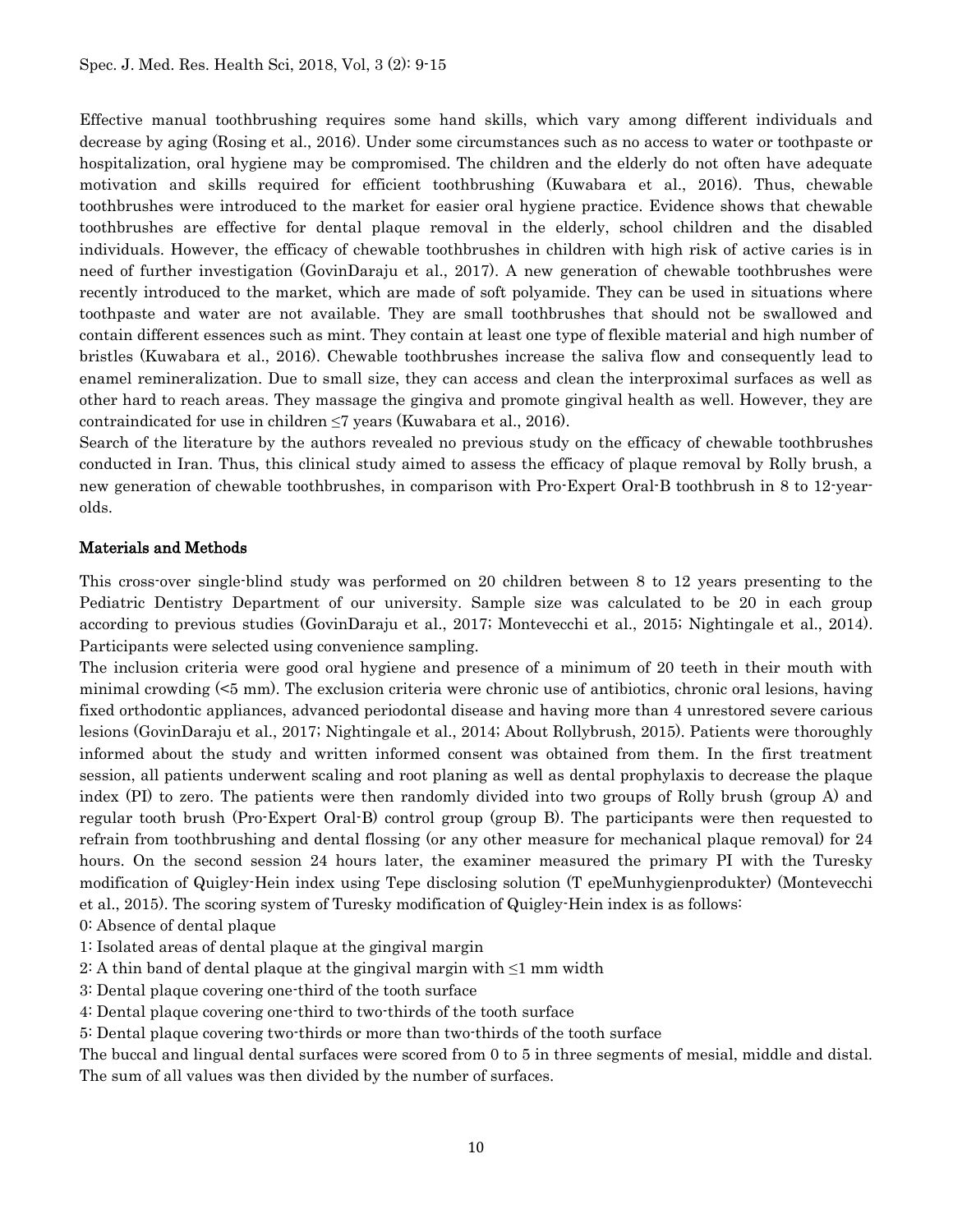Patients in group A were provided with Rolly brush and were instructed to chew it for 2 to 3 minutes and guide it to contact all dental surfaces with rotational movements of the tongue without biting on it (Kuwabara et al., 2016). The remaining 10 patients (group B) were provided with Pro-Expert Oral-B (stage B) toothbrush and Pro-Expert Oral B toothpaste and they were requested to conventionally brush their teeth with modified Stillman technique, which is a combination of vibration and stroke by bristles along the longitudinal axis of the tooth (in order not to damage the teeth) (Garcia et al., 2001). The PI in the two groups was assessed by the same examiner using the Turesky modification of Quigley-Hein index (GovinDaraju et al., 2017; Montevecchi et al., 2015; Myoken et al., 2005). The examiner was blinded to the group allocation of patients. The third session was scheduled after two weeks and scaling and root planing as well as dental prophylaxis were performed as in the first session to decrease the PI to zero. During the two-week wash-out period, patients resumed their old method of oral hygiene (GovinDaraju et al., 2017; Montevecchi et al., 2015; Mazza et al., 2014). In the second phase of this cross-over study (fourth session, which was scheduled 24 hours after the third session), the group assignments were switched and the 10 patients in group A were provided with Pro-Expert Oral-B (stage 4) toothbrush and toothpaste while the remaining 10 patients in group B were provided with Rolly brush. PI was measured again as explained earlier (GovinDaraju et al., 2017; Montevecchi et al., 2015).

Data were analyzed using the Mann Whitney U test and Fisher's exact test. Statistical analyses were carried out using SPSS version 24 (SPSS Inc., IL, USA) and P<0.05 was considered statistically significant.

#### Results

A total of 20 children including 15 males (75%) and 5 females (25%) between 8 to 12 years of age were evaluated in this study. The mean age of patients was 8.77±1.24 years. In this study, 13 children (65%) did not have crowding while 7 children (35%) had crowding (<5 mm).

The PI was the same in the two groups at baseline with no significant difference (P<0.05). No significant difference was noted between the first and second phase either in this respect (P>0.05, Table 1).

| Baseline plaque |                 |       | Mean   | Standard  | Normality test |         | Comparison   |
|-----------------|-----------------|-------|--------|-----------|----------------|---------|--------------|
|                 |                 |       |        | deviation | Statistic      | P value | P value      |
|                 | Maxillary       | $R-O$ | 3.8060 | .2642     | .934           | .487    | $U = -1.55$  |
|                 | anterior teeth  | $O-R$ | 4.0290 | .3249     | .813           | $.021*$ | $P=0.121$    |
|                 | Mandibular      | $R-O$ | 3.8030 | .5065     | .953           | .701    | $t = -0.872$ |
|                 | anterior teeth  | $O-R$ | 3.9860 | .4288     | .884           | .143    | $P=0.395$    |
|                 | Maxillary       | $R-O$ | 3.8770 | .5072     | .941           | .567    | $U = -0.983$ |
|                 | posterior teeth | $O-R$ | 3.6910 | .4042     | .829           | $.032*$ | $P=0.326$    |
| First           | Mandibular      | $R-O$ | 3.8560 | .4922     | .876           | .117    | $t=0.217$    |
| phase           | posterior teeth | $O-R$ | 3.8110 | .4329     | .926           | .410    | $P = 0.831$  |
|                 | Maxillary teeth | $R-O$ | 3.8415 | .3290     | .891           | .175    | $t = -0.242$ |
|                 |                 | $O-R$ | 3.8738 | .2636     | .907           | .259    | $P=0.812$    |
|                 | Mandibular      | $R-O$ | 3.8247 | .3700     | .911           | .285    | $U = -0.907$ |
|                 | teeth           | $O-R$ | 3.9122 | .3016     | .816           | $.023*$ | $P=0.364$    |
|                 | Entire mouth    | $R-O$ | 3.8373 | .3211     | .224           | .167    | $t = -273$   |
|                 |                 | $O-R$ | 3.8716 | .2348     | .195           | .200    | $P=0.788$    |
|                 | Maxillary       | $R-O$ | 3.7670 | .1877     | .281           | $.025*$ | $U = -1.404$ |
|                 | anterior teeth  | $O-R$ | 3.9220 | .2641     | .373           | $.000*$ | $P=0.160$    |
|                 | Mandibular      | $R-O$ | 3.8480 | .4470     | .299           | $.012*$ | $U = -0.531$ |
| $\rm Second$    | anterior teeth  | $O-R$ | 3.9550 | .3940     | .273           | $.033*$ | $P=0.595$    |
| phase           | Maxillary       | $R-O$ | 3.8200 | .5200     | .221           | .183    | $t = 0.943$  |
|                 | posterior teeth | $O-R$ | 3.6500 | .2335     | .250           | .076    | $P=0.363$    |
|                 | Mandibular      | $R-O$ | 3.7460 | .4641     | $.236\,$       | .120    | $t = -0.195$ |
|                 | posterior teeth | $O-R$ | 3.7850 | .4317     | .167           | .200    | $P=0.848$    |

Table 1: Baseline plaque index in 8 to 12 year olds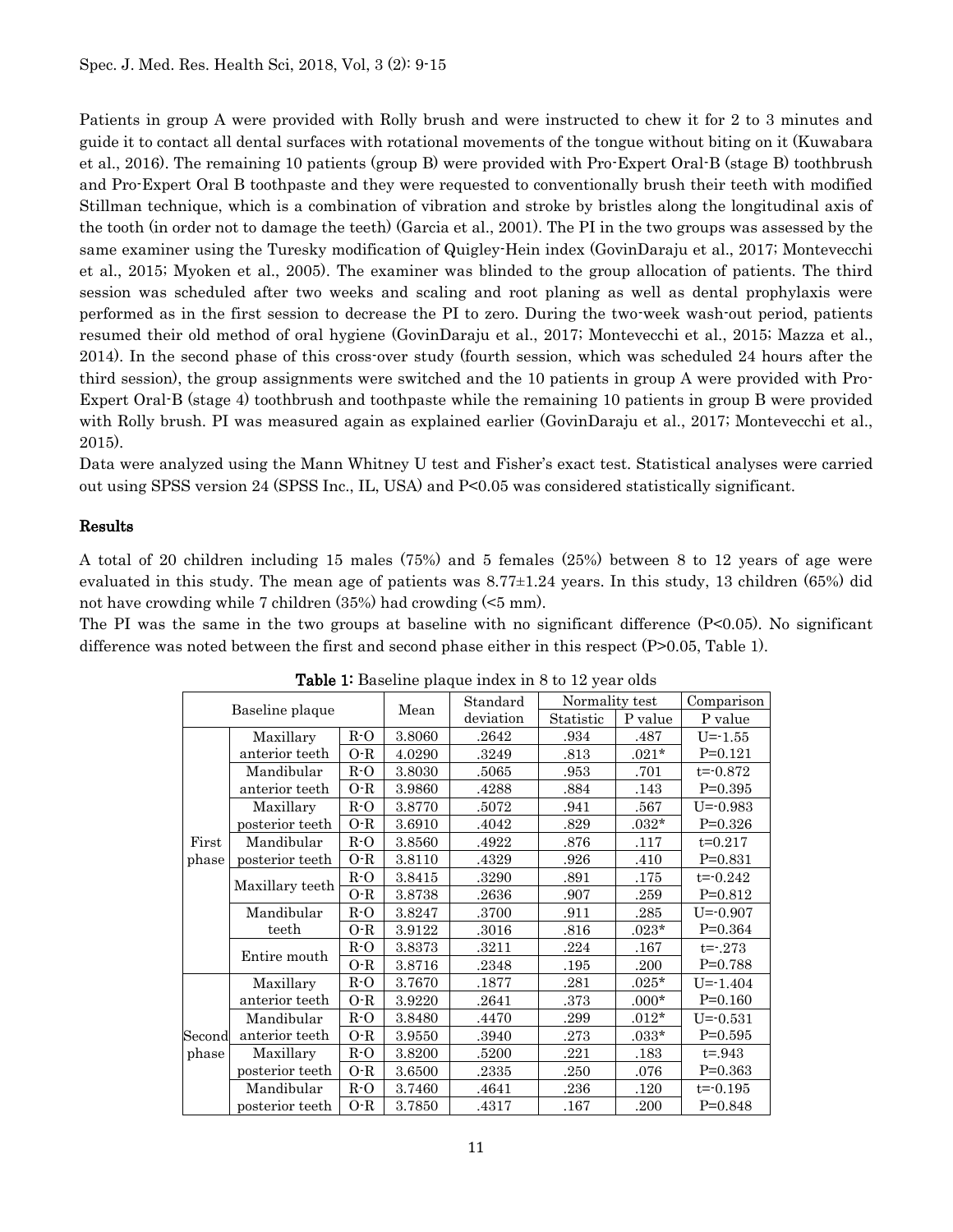| Maxillary teeth |              | R-O    | 3.7959 | .3157 | .229 | .147      | $t = 0.043$ |
|-----------------|--------------|--------|--------|-------|------|-----------|-------------|
|                 | $O-R$        | 3.7912 | .1552  | .257  | .060 | $P=0.967$ |             |
|                 | Mandibular   | R-O    | 3.8011 | .3334 | .293 | $.015*$   | $U = -1.36$ |
|                 | teeth        | )-R    | 3.8825 | .2798 | .319 | $.005*$   | $P=0.173$   |
|                 |              | R-O    | 3.7948 | .2954 | .297 | $.013*$   | $U = -151$  |
|                 | Entire mouth | )-R    | 3.8157 | .1664 | .284 | $.022*$   | $P=0.880$   |

Table 1 shows the mean PI at baseline and Table 2 presents the mean PI in Rolly brush and Pro-Expert Oral B groups after the interventions. As shown, the mean PI of the maxillary anterior teeth in Rolly brush group was higher than that in Pro-Expert Oral B group but this difference was not statistically significant (P=0.188). The mean PI of mandibular anterior teeth in Rolly brush group was significantly higher than that in Pro-Expert Oral B group (P=0.004). The mean PI of maxillary posterior teeth in Rolly brush group was significantly higher than that in Pro-Expert Oral B group (P=0.029). The mean PI of mandibular posterior teeth was also significantly higher in Rolly brush group compared to Pro-Expert Oral B group (P=0.0001).

The overall PI of maxillary teeth in Rolly brush group was significantly higher than that in Pro-Expert Oral B group (P=0.048). The overall PI of mandibular teeth in Rolly brush group was significantly greater than that of Pro-Expert Oral B group as well (P=0.0001).

The overall PI of the entire mouth in Rolly brush group was also higher than that in Pro-Expert Oral B group (P=0.001, Table 2).

| Group                        |             |       | Minimum Maximum Mean |       | Standard<br>deviation | Change     |            |                                         |
|------------------------------|-------------|-------|----------------------|-------|-----------------------|------------|------------|-----------------------------------------|
|                              |             |       |                      |       |                       | Difference | Percentage | P value                                 |
| Maxillary<br>anterior teeth  | Rolly brush | 2.160 | 4.320                | 3.348 | .482                  | 0.186      | 5.88%      | $t=1.366$                               |
|                              | $Oral-B$    | 2.000 | 4.080                | 3.162 | .471                  |            |            | $P\text{-Value=0.188}$                  |
| Mandibular<br>anterior teeth | Rolly brush | 1.690 | 4.200                | 3.403 | .608                  | 0.292      | 9.39%      | $t = 3.301$<br>$P\text{-Value=0.004**}$ |
|                              | $Oral-B$    | 2.000 | 4.140                | 3.111 | .536                  |            |            |                                         |
| Maxillary<br>posterior teeth | Rolly brush | 1.500 | 4.370                | 3.339 | .598                  | 0.238      | 7.67%      | $t = 2.368$<br>$P\text{-Value=0.029*}$  |
|                              | $Oral-B$    | 2.560 | 3.980                | 3.101 | .362                  |            |            |                                         |
| Mandibular                   | Rolly brush | 2.500 | 3.990                | 3.402 | .444                  | 0.322      | 10.45%     | $t = 6.745$<br>$P-Value=0.0001**$       |
| posterior teeth              | $Oral-B$    | 1.920 | 4.100                | 3.080 | .484                  |            |            |                                         |
|                              | Rolly brush | 1.830 | 4.142                | 3.346 | .480                  | 0.226      | 7.24%      | $t = 2.116$                             |
| Maxillary teeth              | $Oral-B$    | 2.456 | 3.540                | 3.120 | .304                  |            |            | $P\text{-Value=0.048*}$                 |
| Mandibular<br>teeth          | Rolly brush | 2.126 | 3.845                | 3.409 | .404                  | 0.313      | 10.11%     | $u = -3.77$                             |
|                              | $Oral-B$    | 2.248 | 3.542                | 3.096 | .356                  |            |            | $P-Value=0.0001**$                      |
| Entire mouth                 | Rolly brush | 1.984 | 3.996                | 3.372 | .411                  | 0.267      | 8.60%      | $t = 3.97$                              |
|                              | Oral-B      | 2.453 | 3.528                | 3.105 | .271                  |            |            | $P\text{-Value=0.001**}$                |

**Table 2:** Plaque index after the intervention in the two groups

#### Discussion

This study assessed the efficacy of plaque removal by a regular toothbrush and toothpaste compared to a chewable Rolly brush in 20 children between 8 to 12 years of age. Reduction in dental plaque on buccal and lingual surfaces of the teeth was evaluated using the Turesky modification of Quigley-Hein index. The results showed that the mean PI in the maxillary anterior teeth was not significantly different in the two groups. The greatest difference was noted in PI of mandibular posterior teeth, where Oral-B toothbrush showed significantly higher efficacy. In other areas, the efficacy of Oral-B toothbrush for plaque removal was significantly higher than that of Rolly brush as well. The difference in PI of the mandible between the two groups was greater than that in the maxilla. Thus, the Rolly brush can be used as an adjunct for oral health but cannot replace manual tooth brushing.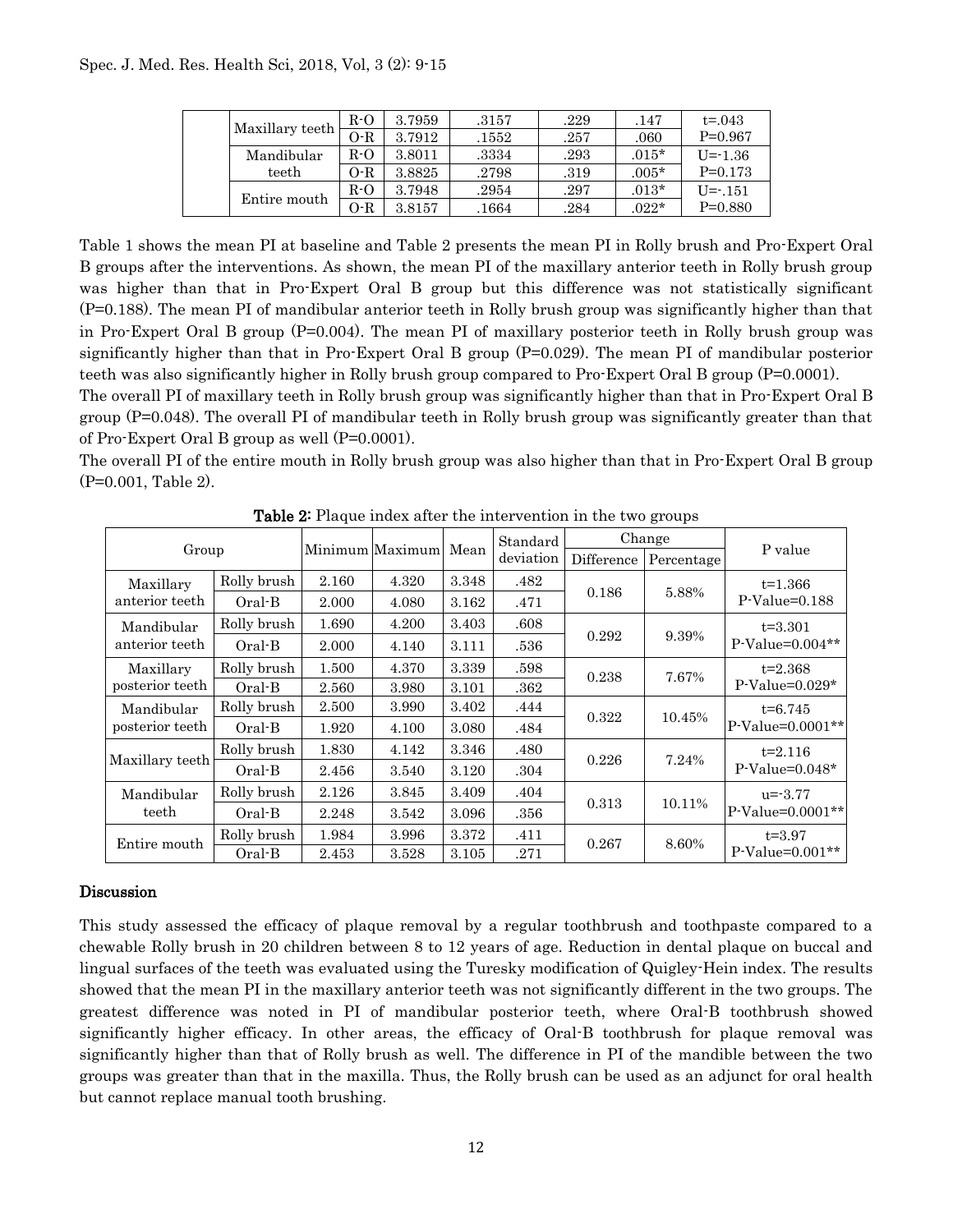#### Spec. J. Med. Res. Health Sci, 2018, Vol, 3 (2): 9-15

Myoken et al. (2005) performed a similar study on an elderly population and showed that chewable Rolly brush can remove considerable amounts of dental plaque. In another study, Bezgin et al. (2015) stated that chewable toothbrushes are effective aids for oral hygiene in schoolchildren and the disabled individuals. Jeong et al. (2017) compared chewable and regular toothbrushes in terms of their efficacy for dental plaque removal. They showed that regular toothbrushes are more effective than chewable types in plaque removal. In nonrolling technique of toothbrushing, no significant difference has been noted between the two types of toothbrushes. Thus, chewable toothbrushes can be used by individuals who have difficulty in performing the rolling toothbrushing technique as an alternative to regular toothbrush (Jeong et al., 2017). Saha et al. (2012) evaluated the efficacy of traditional chewing sticks or Miswak and concluded that the gingival index in patients using Miswak was lower than that in patients using regular toothbrush and toothpaste. The lowest PI was noted in group using both Miswak and regular toothbrush and toothpaste. Spivakovsky et al. (2006) evaluated the efficacy of dental plaque removal by Rolly brush and showed that its plaque removal efficacy was superior to that of mouthwashes and chewing gums but it was not superior to regular toothbrush. They concluded that Rolly brush is a suitable oral hygiene aid for use in-between meals.

In contrast to our findings, some studies reported similar efficacy of Rolly brush and regular toothbrush and stated that it can be used as an alternative to conventional toothbrush. GovinDaraju and Gurunathan (2017) assessed the efficacy of chewable toothbrushes and reported that they caused a significant reduction in debris index, oral hygiene index, plaque index, saliva pH and level of Streptococcus mutans but the calculus index remained the same. They concluded that chewable toothbrush is an effective alternative to conventional toothbrush.

One limitation of this study was the Hawthorne effect, which is defined as the alteration of behavior of patients due to their awareness of being observed (GovinDaraju et al., 2017). Malik et al. (2014) revealed that chewing sticks had similar or even superior efficacy to the conventional toothbrush for dental plaque reduction and showed superior chemical and mechanical cleaning efficacy.

Studies comparing these two types of toothbrushes are limited and clinical evidence regarding the superiority of oral hygiene aids such as chewing sticks and Rolly brush is lacking. Moreover, the available studies on this topic have been conducted in developing countries with limited resources and oral health care services. Thus, they have limited generalizability to the general population of the world.

Cross-over design was the main strength of our study and all patients used both types of toothbrushes. Allocation of intervention to patients was random. The baseline PI was decreased to zero and then the secondary PI was measured. The two groups were matched in terms of PI at baseline. The wash-out period in our study was 14 days, which was similar to that in many previous studies (Arici et al., 2007).

PI was evaluated using the Turesky modification of Quigley-Hein index, which is widely used for assessment of plaque index and is more accurate than other indices (Sripriya et al., 2007). This index is more accurate, more applicable and easier to use in children compared to other indices (Nightingale et al., 2014; Bezgin et al., 2015; Sripriya et al., 2007; Kurtz et al., 2016).

Small sample size and scheduling the second treatment session after 24 hours were among the limitations of this study. Some previous studies allowed 48 hours before the second session in order to allow formation of a thick layer of solid plaque with 30 to 50  $\mu$  thickness on all dental surfaces. Some previous studies also measured the plaque thickness using the Silness-Loe index and qualitatively evaluated the plaque as well (Rosing et al., 2016). However, this index is highly time consuming and difficult to perform in children but is valuable to use in studies on adults along with the Turesky modification of Quigley-Hein index. Similar future studies are required on a larger sample size with a wider age range. The efficacy of newer generations of chewable toothbrushes needs to be investigated as well.

#### Conclusion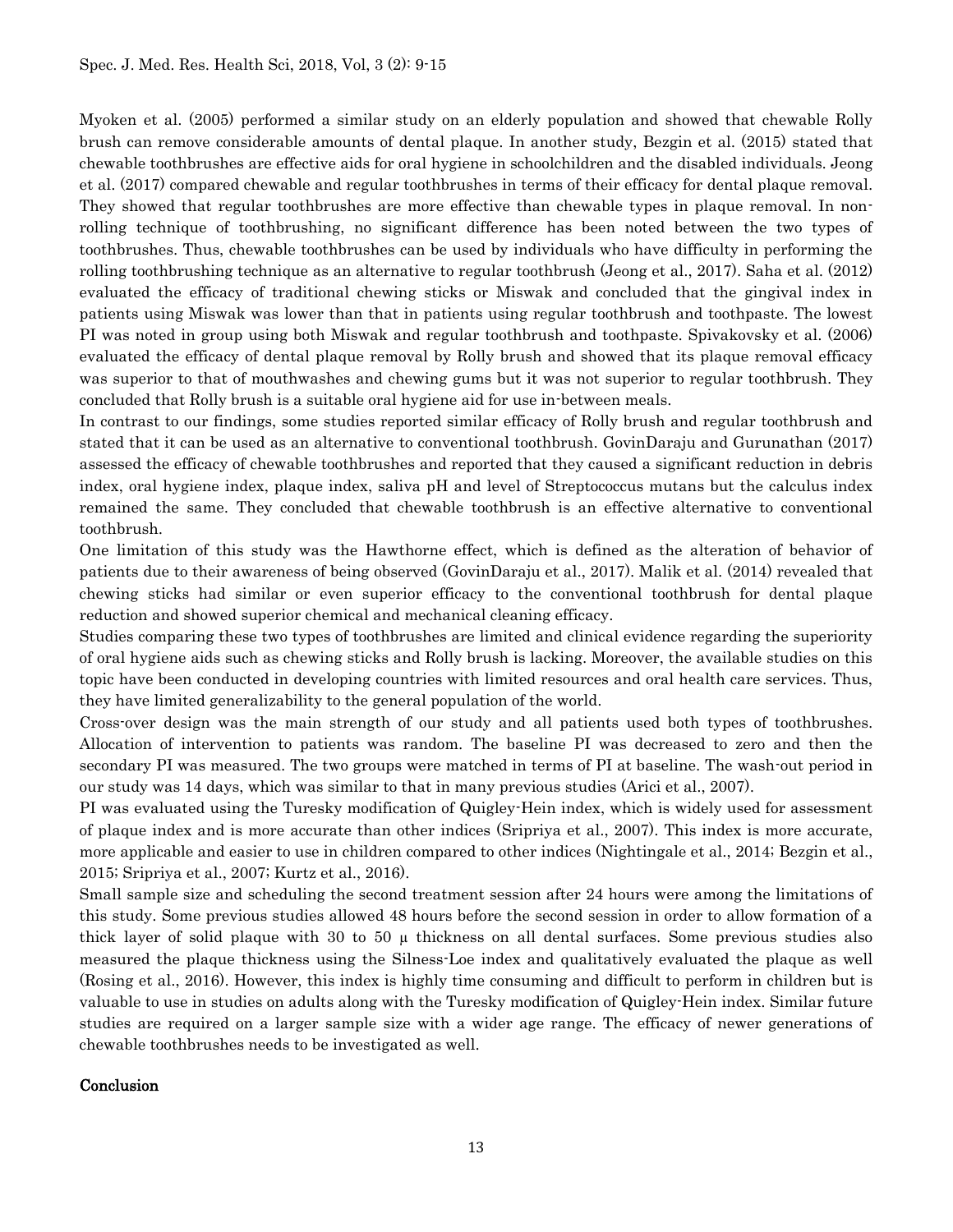Within the limitations of this study, the results showed superior efficacy of Oral-B toothbrush for removal of dental plaque. However, the difference between Oral-B and Rolly brush was not significant in the anterior maxilla. The greatest difference between the two toothbrushes was noted in the posterior mandible. The difference in the efficacy of the two toothbrushes was greater in the mandible compared to the maxilla.

### References

- 1. About Rollybrush. 2015(Available from: https://www.rollybrushus.com).
- 2. Arici S, Alkan A, Arici N. Comparison of different toothbrushing protocols in poor-toothbrushing orthodontic patients. The European Journal of Orthodontics. 2007;29(5):488-92.
- 3. Bezgin T, Dag C, Özalp N. How effective is a chewable brush in removing plaque in children? A pilot study. Journal of Pediatric Dentistry. 2015;3(2):41
- 4. Garcia-Godoy F, Marcushamer M, Cugini M, Warren PR. The safety and efficacy of a children's power toothbrush and a manual toothbrush in 6-11 year-olds. American Journal of Dentistry. 2001;14(4):195-9.
- 5. GovinDaraju L, Gurunathan D. Effectiveness of Chewable Tooth Brush in Children-A Prospective Clinical Study. Journal of clinical and diagnostic research: JCDR. 2017;11(3): ZC31.
- 6. Jeong M-J, Shin H-S, Jeong S-J, Lim D-S. Comparing Chewable and Manual Toothbrushes for Reducing Dental Plaque: A Pilot Study. Journal of Dental Hygiene Science. 2017;17(3):267-74.
- 7. Kurtz B, Reise M, Klukowska M, Grender J, Timm H, Sigusch B. A randomized clinical trial comparing plaque removal efficacy of an oscillating–rotating power toothbrush to a manual toothbrush by multiple examiners. International Journal of Dental Hygiene. 2016;14(4):278-83.
- 8. Kuwabara M, Motoki Y, Ichiura K, Fujii M, Inomata C, Sato H, et al. Association between toothbrushing and risk factors for cardiovascular disease: a large-scale, cross-sectional Japanese study. BMJ Open. 2016;6(1): e009870
- 9. Malik AS, Shaukat MS, Qureshi AA, Abdur R. Comparative effectiveness of chewing stick and toothbrush: a randomized clinical trial. North American Journal of Medical Sciences. 2014;6(7):333.
- 10. Mazza L, Gatto MR, Monaco G, Pelliccioni GA. A laboratory based investigation of a new elastic toothbrush head. The Scientific World Journal. 2014;2014.
- 11. Montevecchi M, Moreschi A, Gatto MR, Checchi L, Checchi V. Evaluation of clinical effectiveness and subjective satisfaction of a new toothbrush for postsurgical hygiene care: a randomized split-mouth double-blind clinical trial. The Scientific World Journal. 2015;2015.
- 12. Myoken Y, Yamane Y, Nishida T. Plaque removal with an experimental chewable toothbrush and a control manual toothbrush in a care-dependent elderly population: a pilot study. The Journal of Clinical Dentistry. 2005;16(3):83-6
- 13. Nightingale K, Chinta S, Agarwal P, Nemelivsky M, Frisina A, Cao Z, et al. Toothbrush efficacy for plaque removal. International Journal of Dental Hygiene. 2014;12(4):251-6.
- 14. Rosing CK, Cavagni J, Gaio EJ, Muniz FWMG, Oballe HJR, Ranzan N, et al. Efficacy of two softbristle toothbrushes in plaque removal: a randomized controlled trial. Brazilian Oral Research. 2016;30(1).
- 15. Saha S, Mohammad S, Saha S, Samadi F. Efficiency of traditional chewing stick (miswak) as an oral hygiene aid among Muslim school children in Lucknow: A cross-sectional study. Journal of Oral Biology and Craniofacial Research. 2012;2(3):176-80.
- 16. Selwitz RH, Ismail AI, Pitts NB. Dental caries. The Lancet. 2007 Jan 6;369(9555):51-9.
- 17. Spivakovsky S, Toppin J, Keenan A, Lo D, McCutcheon JA. Plaque removal with a novel rubber chewing wheel device: results of a randomized clinical trial. The Journal of Clinical Dentistry. 2006;17(5):145-8.